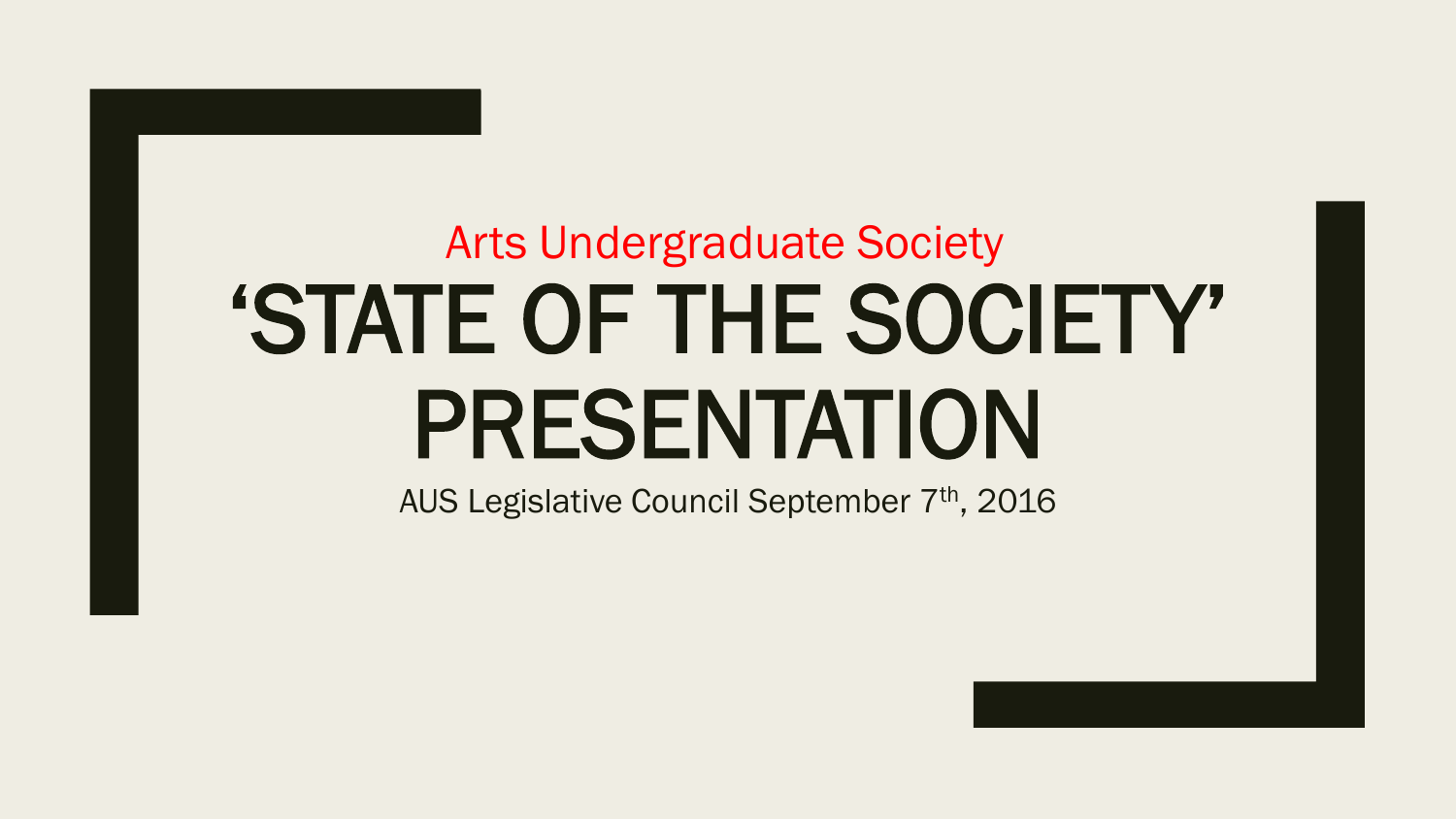#### Welcome to AUS! it is going to be AUS-ome….

■ As a councilor, you are responsible for...

- *Representing views of constituents*
- *Holding executives accountable*
- *Active participation in discussions at AUS Council*
- *Sitting on an AUS committee or Faculty of Arts committee*
- *Generally contributions to the future of the society*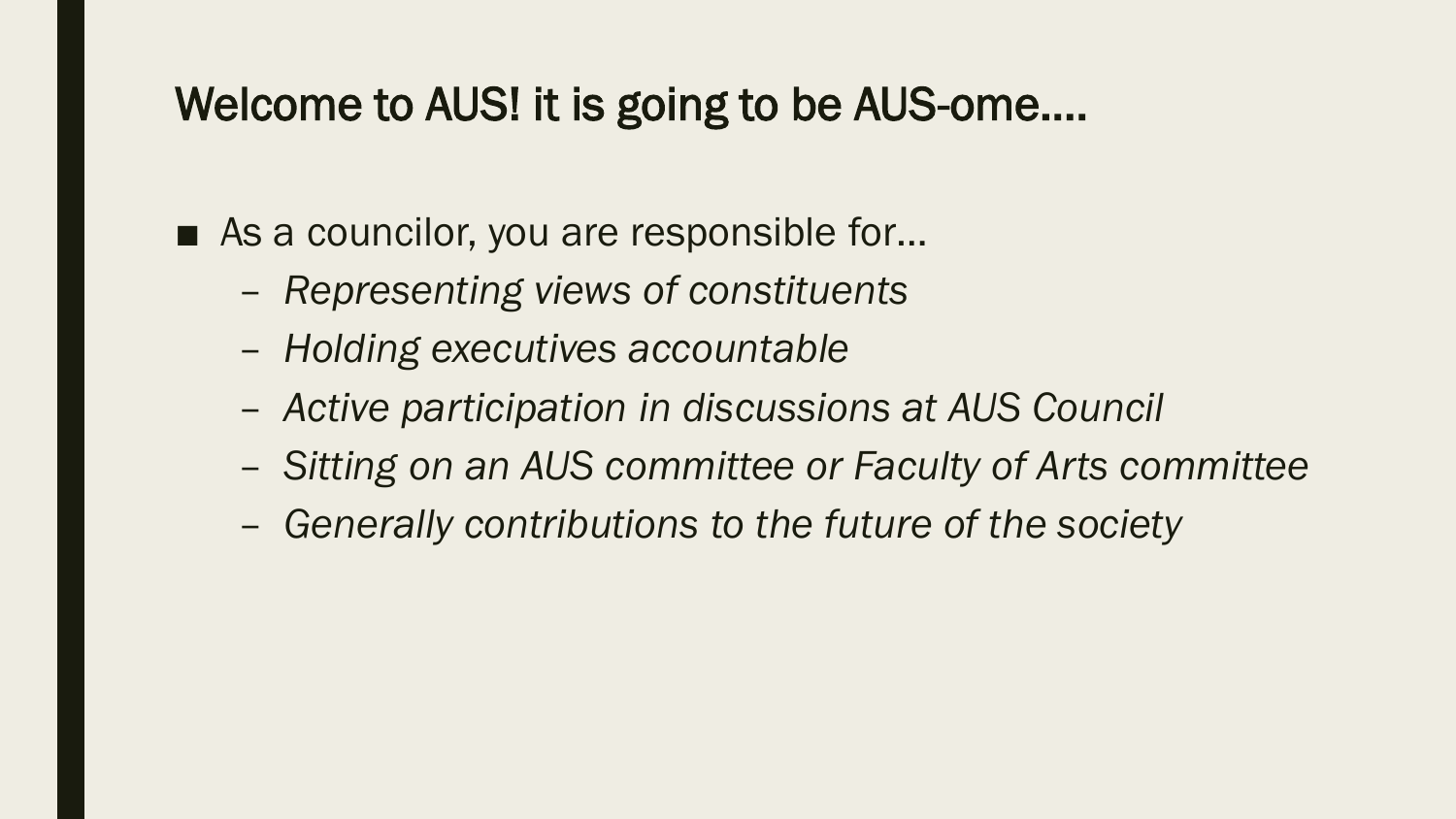# Society Overview

- 1993: Incorporation
- 2003: Accreditation
	- *Corporate obligations to the Quebec government*
- Executive Committee, Arts Reps, Senators
- Arts Spaces
	- *Leacock*
	- *3434 McTavish*
	- *688 Sherbrooke*
	- *Ferrier*
- Governed by Constitution, bylaws, and McGill MOA

https://ausmcgill.com/governance/constitution-and-bylaws/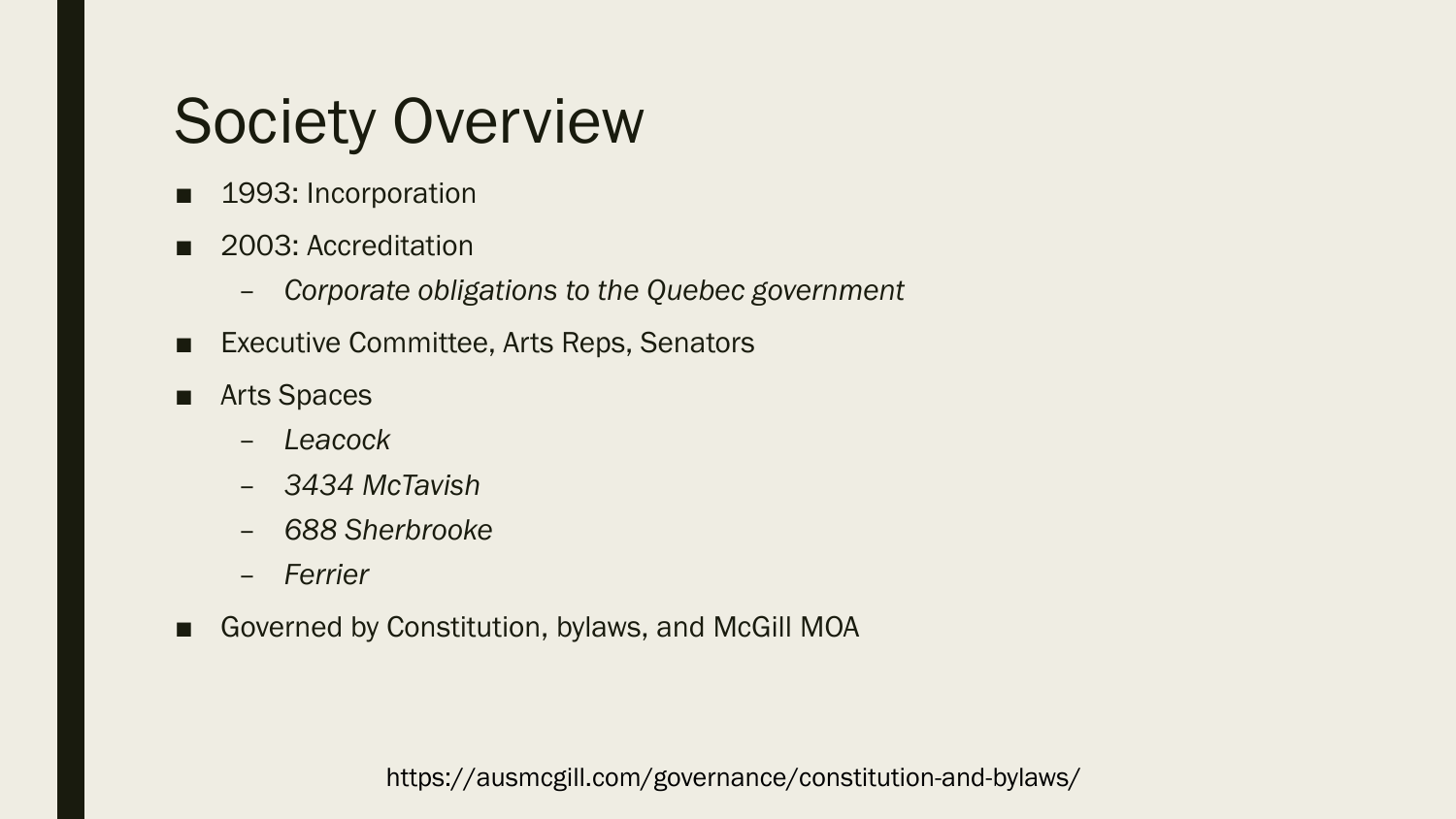# **Portfolios**

- President: manages AUS executive team, official spokesperson, oversees elections AUS and AUS Council, AUS corporate responsibilities
- VP Academic: coordinates representation to McGill, oversees academic programs and services of AUS (eg. Peer tutoring, student rights)
- VP Communications: writes and distributes AUS Listserv, oversees AUS website, oversees French Conversation Circles, runs AUS Photography
- VP External: coordinates AUS representation to SSMU, oversees AUS Sponsorship, supervises International Student Affairs Commission
- VP Finance: manages finances of all departments, chair FMC and AUIF and fulfil all legal obligations to McGill and the government
- VP Internal: oversees all departments, serves as the AUS ombudsperson, runs FEARC and AUSec, oversees room and lounge bookings
- VP Social: supervises planning for all events (eg. Frosh, BdA, Oktoberhaus, Grad Ball) and chairs EPIC
- Arts Reps: sit on Excomm, represent Arts students to SSMU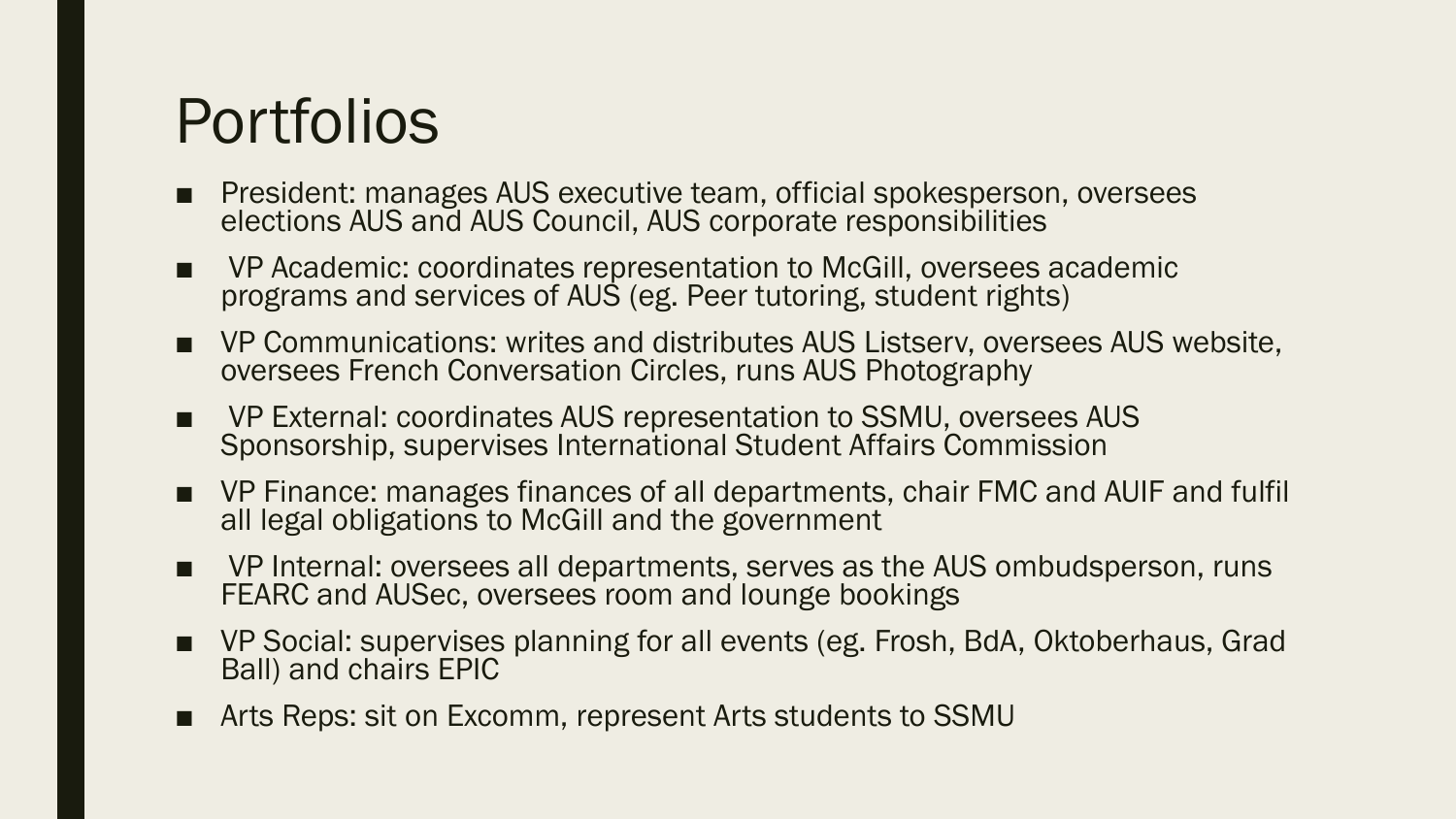### **Services**

- Lounge
- Handbook and Agenda
- Essay Center
- Employment Opportunities (ASEF and AUS)
- Computer Labs
- Funding
- AUIF
- Laptop Lending
- Career Prep Assistance
- Francophone Commission
- Charity, philanthropy, and community engagement
- AUTS
- Equity
- Website
- Listserv
- Departmental Journals
- **Lockers**
- Snax
- AIO
- BdA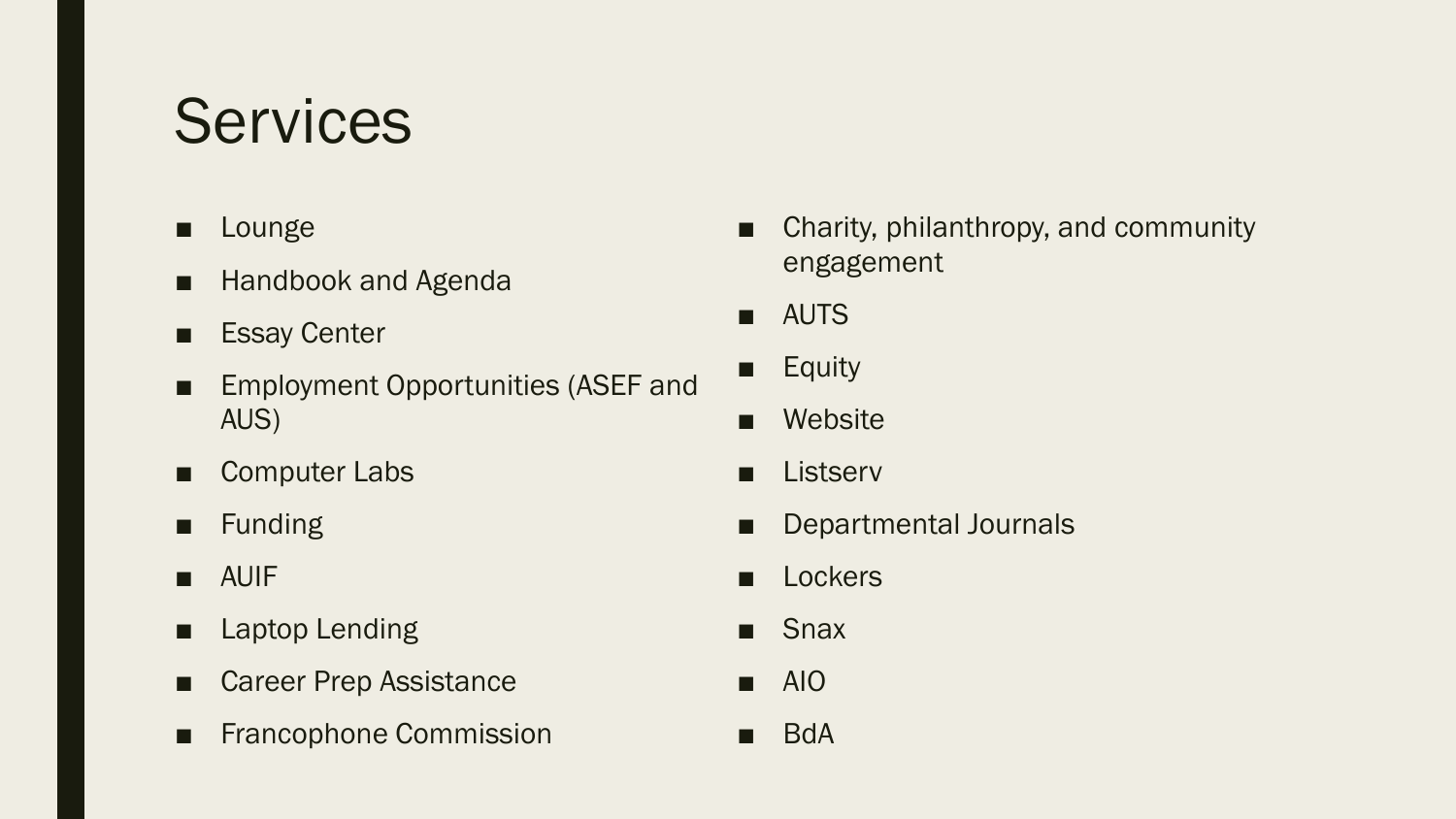#### Events

- Frosh
- Grad Fair
- WYBA
- Alumni Mixers
- Prof Talks
- embrACE
- Quebec City trip
- Nuit Blanche
- Grad Ball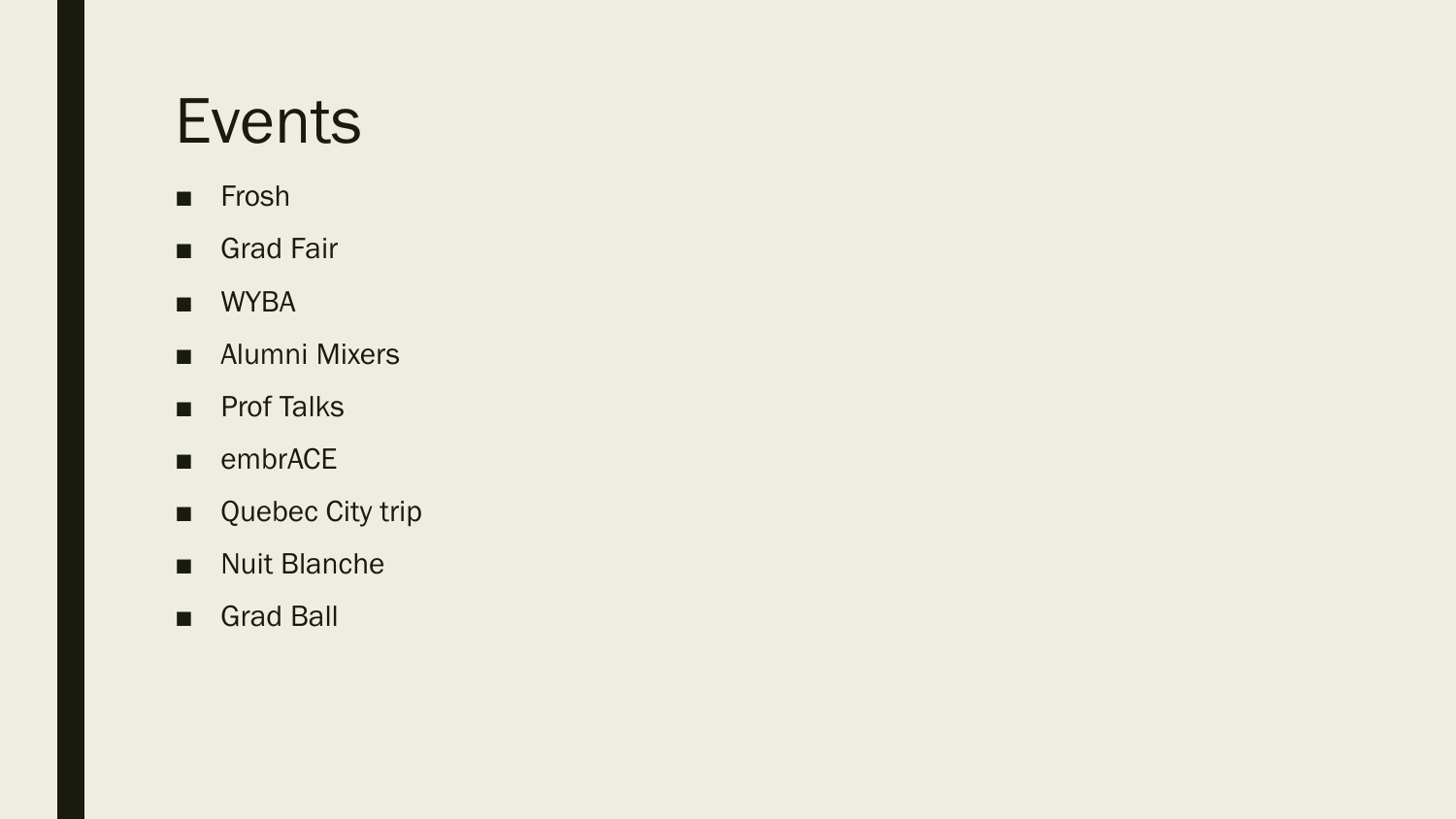### Representation to McGill

- AUS Council
- AUS Committees
- Representation at SSMU
- Faculty of Arts Committees
- Student Services
- McGill University Administration
- Departmental Associations
- FEARC
- Academic grievance support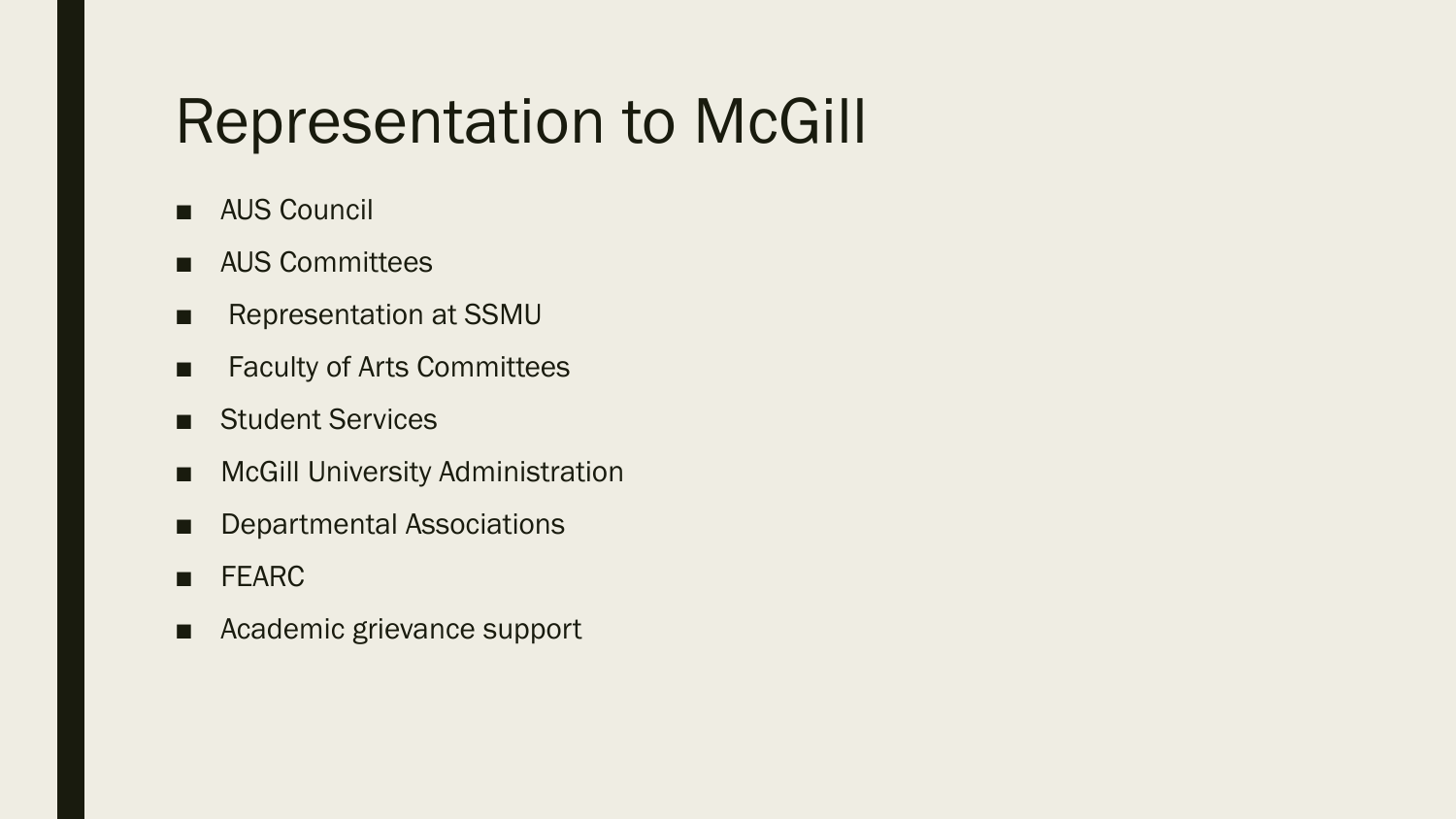# **Committees**

- Academic Affairs Committee (Chair: VP Academic)
- Financial Management Committee (FMC) (Chair: VP Finance)
- **Constitutional and By-Law Review** Committee (CBRC) (Chair: President)
- **First-Year Events, Academic, and** Representative Council (FEARC) (VP Internal portfolio; Chair: FEARC Co-Presidents)
- Arts Undergraduate Improvement Fund Committee (AUIFC) (Chair: VP Finance)
- Event Planning and Implementation Committee (EPIC) (Chair: VP Social)
- Arts Undergraduate Society Environment Committee (AUSec) (VP Internal portfolio)
- Marketing Committee (Chair: VP Communications)
- Sponsorship Committee (Chair: VP External)
- Equity Committee (VP Internal portfolio)
- Arts Community Engagement (ACE) Committee (VP External portfolio)
- Fine Arts Council (FAC) (VP Communications portfolio)
- Arts Computer Lab Fund Committee (Chair: President)
- Library Partnership Committee (Chair: VP Academic)
- Arts Student Employment Fund Committee (Chair: VP Academic)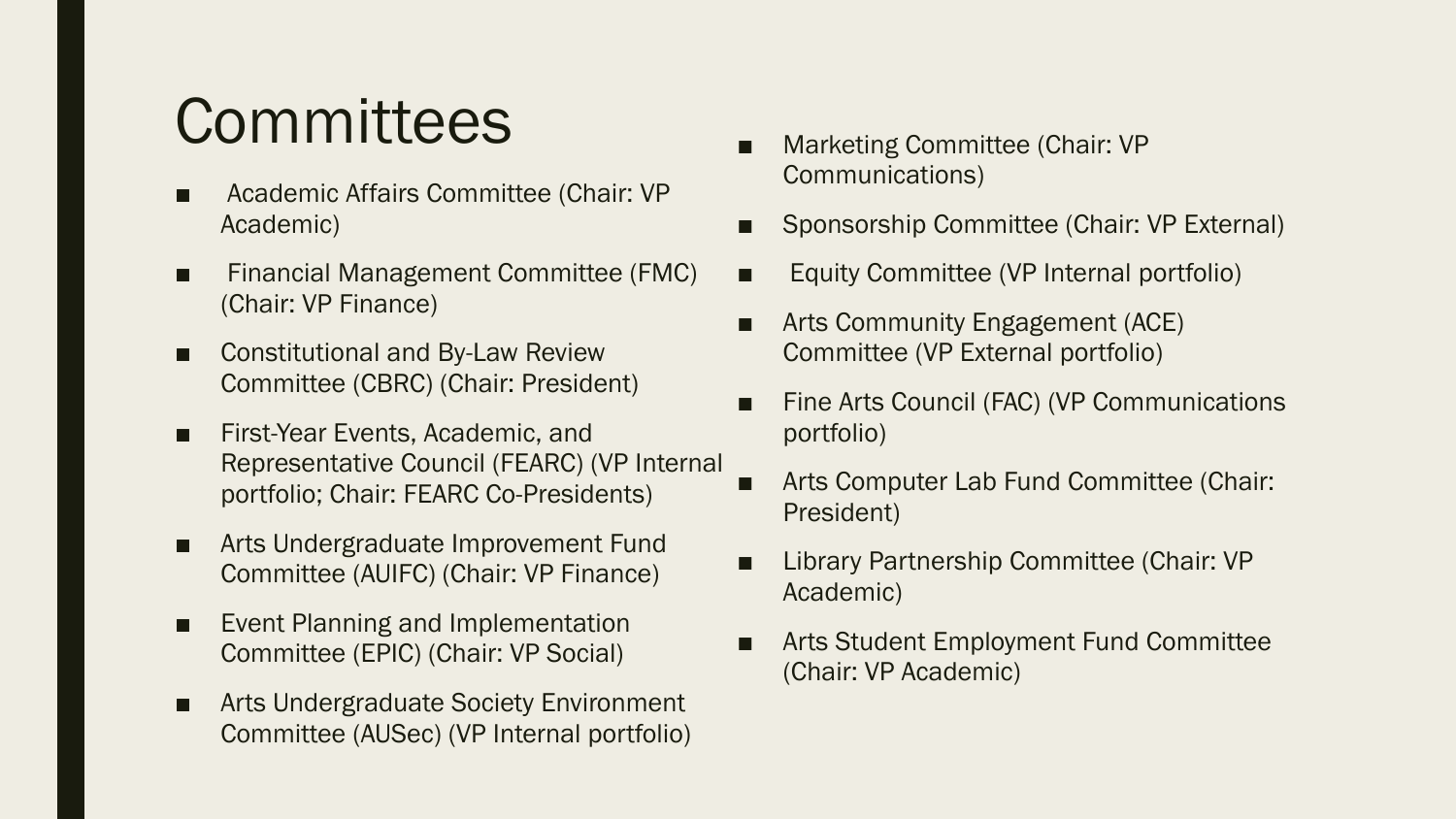#### Last Year in Review

- Council changes
- Counstitution changes
- SNAX and MOA
- Leacock Space Project
- Increased Accountability
- Issues with room bookings
- Flood
- https://www.youtube.com/watch?v=YAv\_yUsAvgc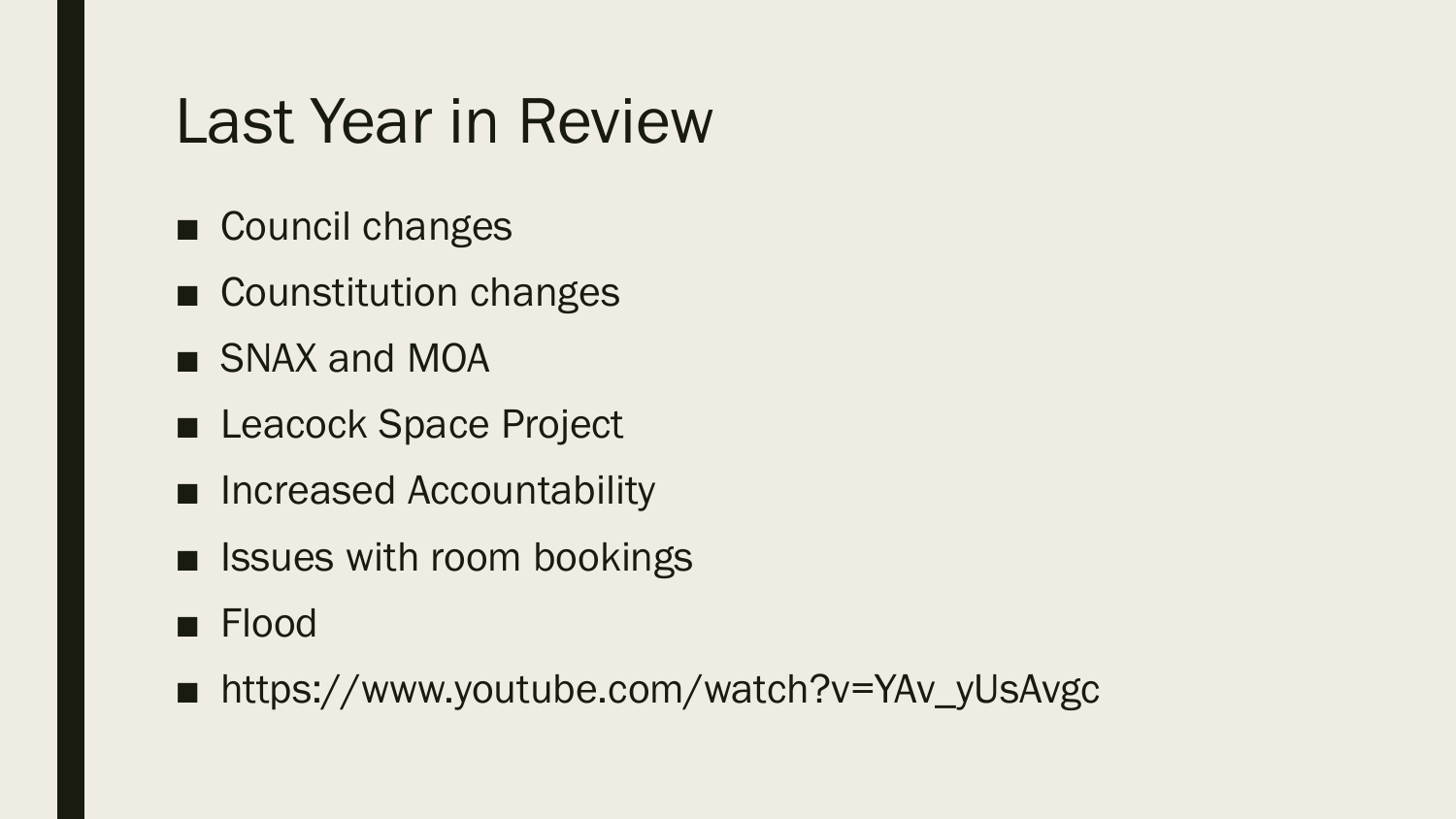# Financial situation

- 2014-2015: Frosh deficit, overall deficit
	- *Absence of VP Finance for final stretch*
	- *\$65000 deficit masked as \$70000 surplus*
	- *Increased audit expenses*
- 2015-2016: Improvement of structural difficulties
	- *Fall 2015 referendum: VP Finance selection process*
	- *FMC for increased accountability*
	- *Work study accountability*
	- *Liquidation of GICs*
	- *Ran a surplus*
- 2016-2017
	- *Audit expenses*
	- *Goals of non-profit*
	- *Frosh breaking even*

<http://www.mcgilltribune.com/news/aus-council-discusses-errors-in-financing-20000-in-additional-audit-costs-1392015/>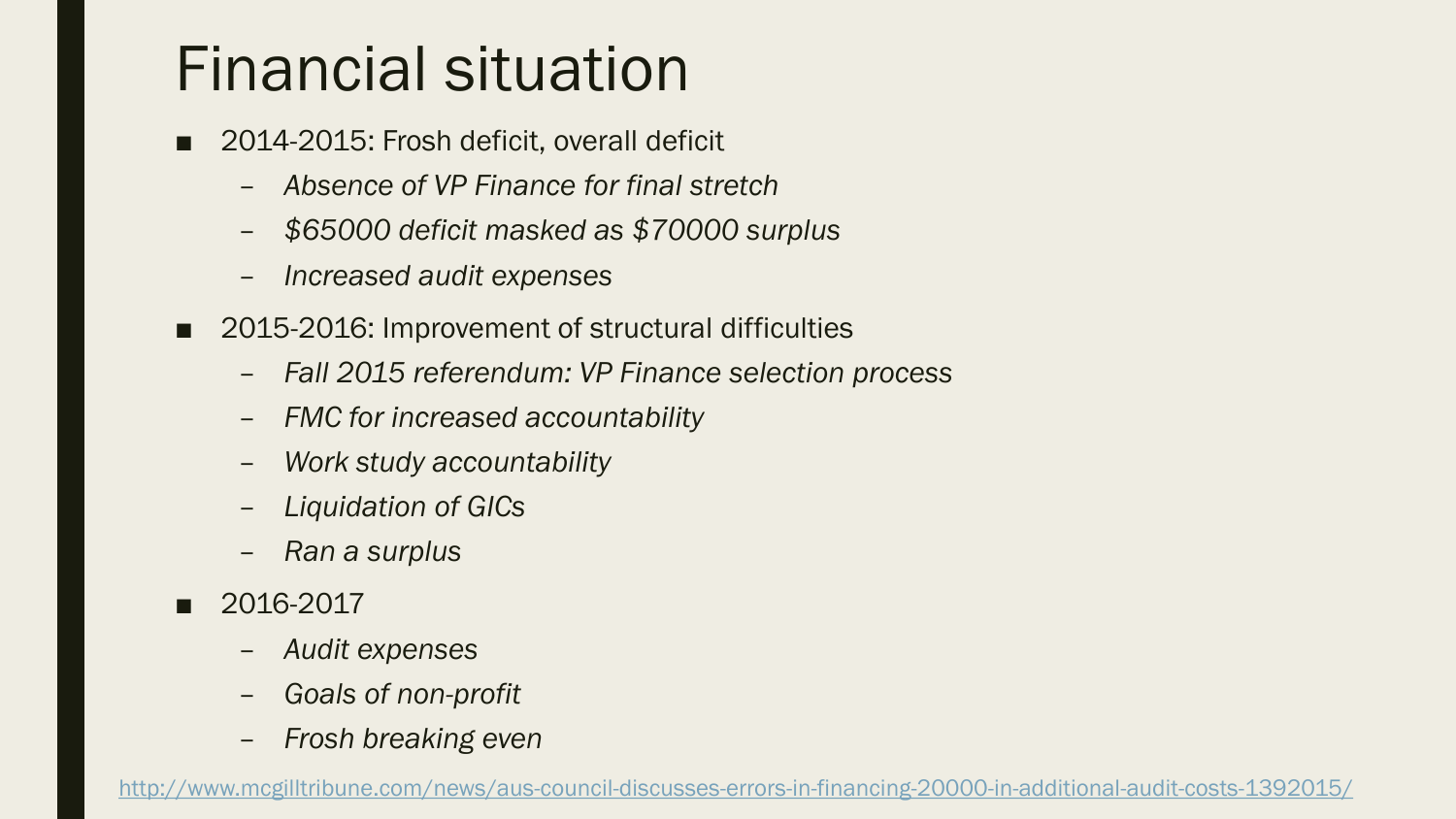# Moving forward

- Increased collaboration and inclusivity on council
- Streamlined HR system to improve transparency and accountability
- Leacock space project and Lounge Redesign
- Financial literacy training
- Strategizing for finances and public representation
- Increased opportunity for student engagement and entrepreneurialism
- Mental Health awareness and emphasis
- Heightened respect for Arts spaces and strategies for harm reduction at AUS events
- New couches!